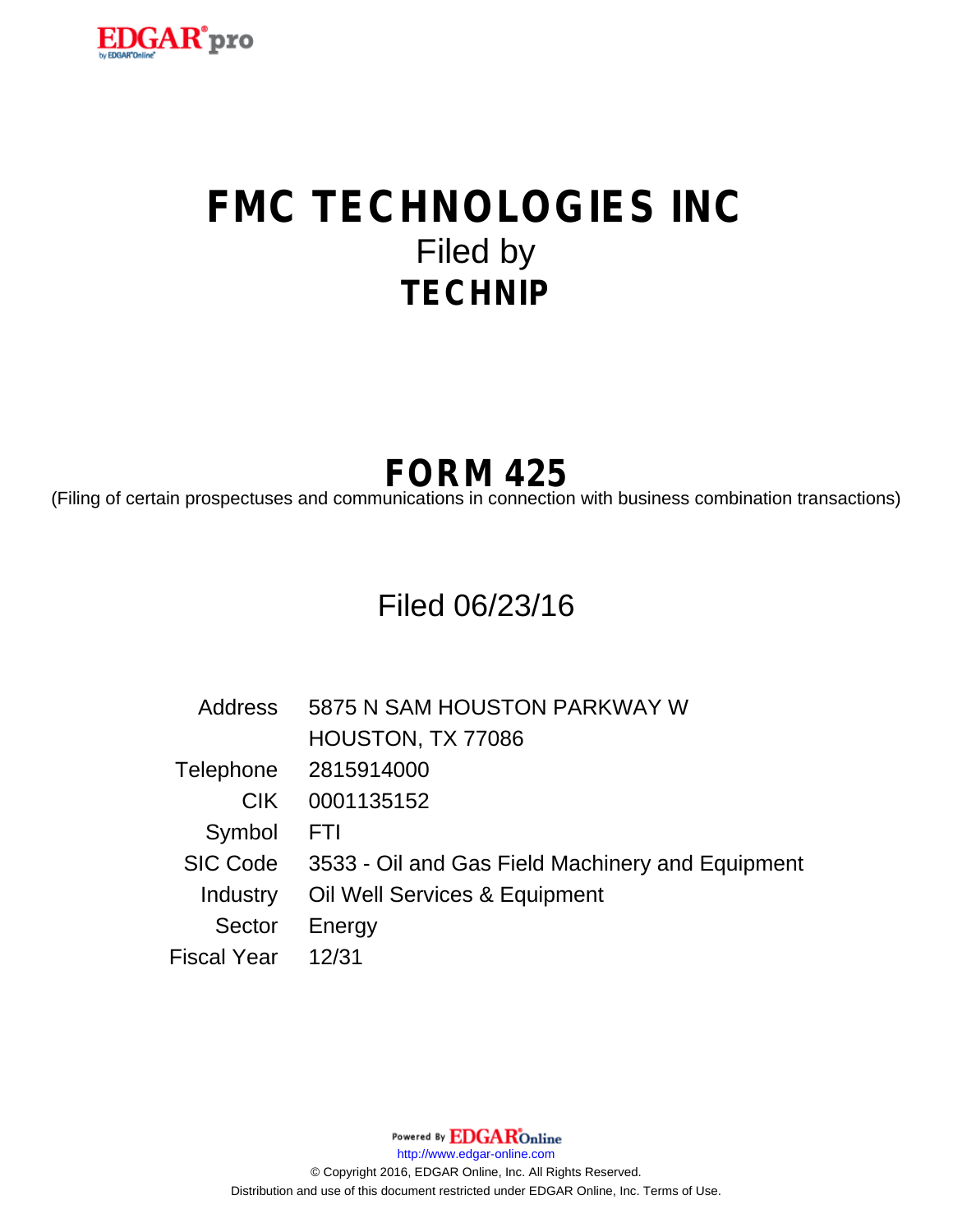# **Important Information for Investors and Securityholders**

# **Forward-Looking Statements**

This communication contains "forward-looking statements". All statements other than statements of historical fact contained in this report are forward-looking statements within the meaning of Section 27A of the United States Securities Act of 1933, as amended (the "Securities Act"), and Section 21E of the United States Securities Exchange Act of 1934, as amended (the "Exchange Act"). Forward-looking statements usually relate to future events and anticipated revenues, earnings, cash flows or other aspects of our operations or operating results. Forward-looking statements are often identified by the words "believe," "expect," "anticipate," "plan," "intend," "foresee," "should," "would," "could," "may," "estimate," "outlook" and similar expressions, including the negative thereof. The absence of these words, however, does not mean that the statements are not forward-looking. These forward-looking statements are based on our current expectations, beliefs and assumptions concerning future developments and business conditions and their potential effect on us. While management believes that these forward-looking statements are reasonable as and when made, there can be no assurance that future developments affecting us will be those that we anticipate.

Factors that could cause actual results to differ materially from those in the forward-looking statements include failure to obtain applicable regulatory or stockholder approvals in a timely manner or otherwise; failure to satisfy other closing conditions to the proposed transactions; failure to obtain favorable opinions from counsel for each company to the effect of how FMC Technologies SIS Limited (to be renamed TechnipFMC plc) ("TechnipFMC") should be treated for U.S. tax purposes as a result of the proposed transaction; risks associated with tax liabilities, or changes in U.S. federal or international tax laws or interpretations to which they are subject, including the risk that the Internal Revenue Service disagrees that TechnipFMC is a foreign corporation for U.S. federal tax purposes; risks that the new businesses will not be integrated successfully or that the combined companies will not realize estimated cost savings, value of certain tax assets, synergies and growth or that such benefits may take longer to realize than expected; failure to realize anticipated benefits of the combined operations; risks relating to unanticipated costs of integration; reductions in client spending or a slowdown in client payments; unanticipated changes relating to competitive factors in the companies' industries; ability to hire and retain key personnel; ability to successfully integrate the companies' businesses; the potential impact of announcement or consummation of the proposed transaction on relationships with third parties, including clients, employees and competitors; ability to attract new clients and retain existing clients in the manner anticipated; reliance on and integration of information technology systems; changes in legislation or governmental regulations affecting the companies; international, national or local economic, social or political conditions that could adversely affect the companies or their clients; conditions in the credit markets; risks associated with assumptions the parties make in connection with the parties' critical accounting estimates and legal proceedings; and the parties' international operations, which are subject to the risks of currency fluctuations and foreign exchange controls.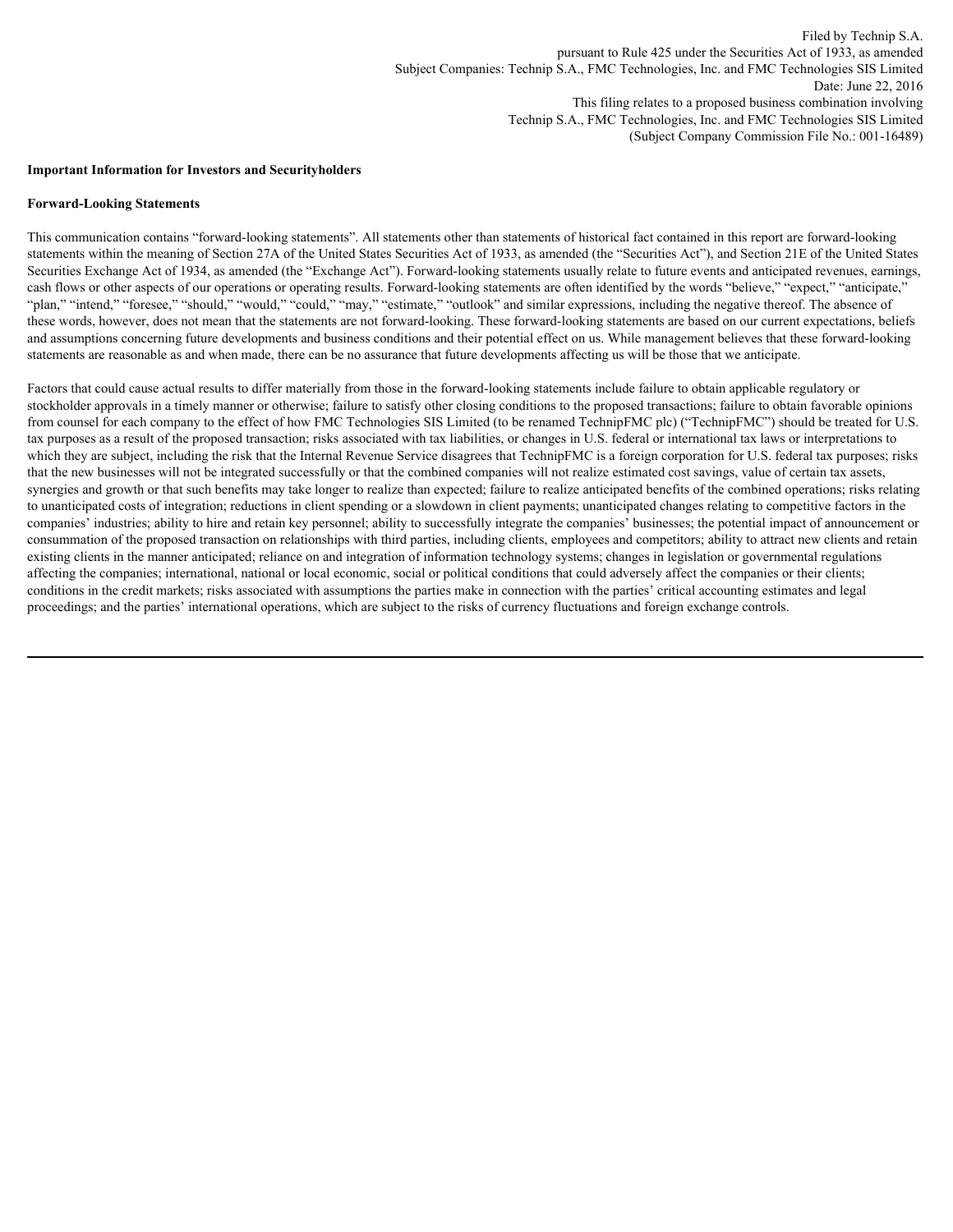All of our forward-looking statements involve risks and uncertainties (some of which are significant or beyond our control) and assumptions that could cause actual results to differ materially from our historical experience and our present expectations or projections. You should carefully consider the foregoing factors and the other risks and uncertainties that affect the parties' businesses, including those described in FMC Technologies' ("FMC Technologies") Annual Report on Form 10-K, Quarterly Reports on Form 10-Q, Current Reports on Form 8-K and other documents filed from time to time by FMC Technologies and TechnipFMC with the United States Securities and Exchange Commission (the "SEC") and those described in Technip S.A.'s ("Technip") annual reports, registration documents and other documents filed from time to time with the French financial markets regulator ( *Autorité des Marchés Financiers* or the "AMF"). We wish to caution you not to place undue reliance on any forward-looking statements, which speak only as of the date hereof. We undertake no obligation to publicly update or revise any of our forward-looking statements after the date they are made, whether as a result of new information, future events or otherwise, except to the extent required by law.

# No Offer or Solicitation

This communication is not intended to and does not constitute an offer to sell or the solicitation of an offer to subscribe for or buy or an invitation to purchase or subscribe for any securities or the solicitation of any vote in any jurisdiction pursuant to the proposed transactions or otherwise, nor shall there be any sale, issuance or transfer of securities in any jurisdiction in contravention of applicable law. No offer of securities shall be made except by means of a prospectus meeting the requirements of Section 10 of the Securities Act and applicable European regulations. Subject to certain exceptions to be approved by the relevant regulators or certain facts to be ascertained, the public offer will not be made directly or indirectly, in or into any jurisdiction where to do so would constitute a violation of the laws of such jurisdiction, or by use of the mails or by any means or instrumentality (including without limitation, facsimile transmission, telephone and the internet) of interstate or foreign commerce, or any facility of a national securities exchange, of any such jurisdiction.

# **Additional Information**

# Important Additional Information Will be Filed with the SEC

TechnipFMC will file with the SEC a registration statement on Form S-4, which will include the proxy statement of FMC Technologies that also constitutes a prospectus of TechnipFMC (the "proxy statement/prospectus"). **INVESTORS AND STOCKHOLDERS ARE URGED TO CAREFULLY READ THE PROXY STATEMENT/PROSPECTUS, AND OTHER RELEVANT DOCUMENTS TO BE FILED WITH THE SEC, IN THEIR ENTIRETY WHEN THEY BECOME AVAILABLE BECAUSE THEY WILL CONTAIN IMPORTANT INFORMATION ABOUT FMC TECHNOLOGIES, TECHNIP, TECHNIPFMC, THE PROPOSED TRANSACTIONS AND RELATED MATTERS** . Investors and stockholders will be able to obtain free copies of the proxy statement/prospectus and other documents filed with the SEC by the parties through the website maintained by the SEC at www.sec.gov. In addition, investors and stockholders will be able to obtain free copies of the proxy statement/prospectus and other documents filed with the SEC on FMC Technologies' website at www.fmctechnologies.com (for documents filed with the SEC by FMC Technologies) or on Technip's website at www.technip.com (for documents filed with the SEC by Technip).

Important Additional Information Will be Made Available in an Information Document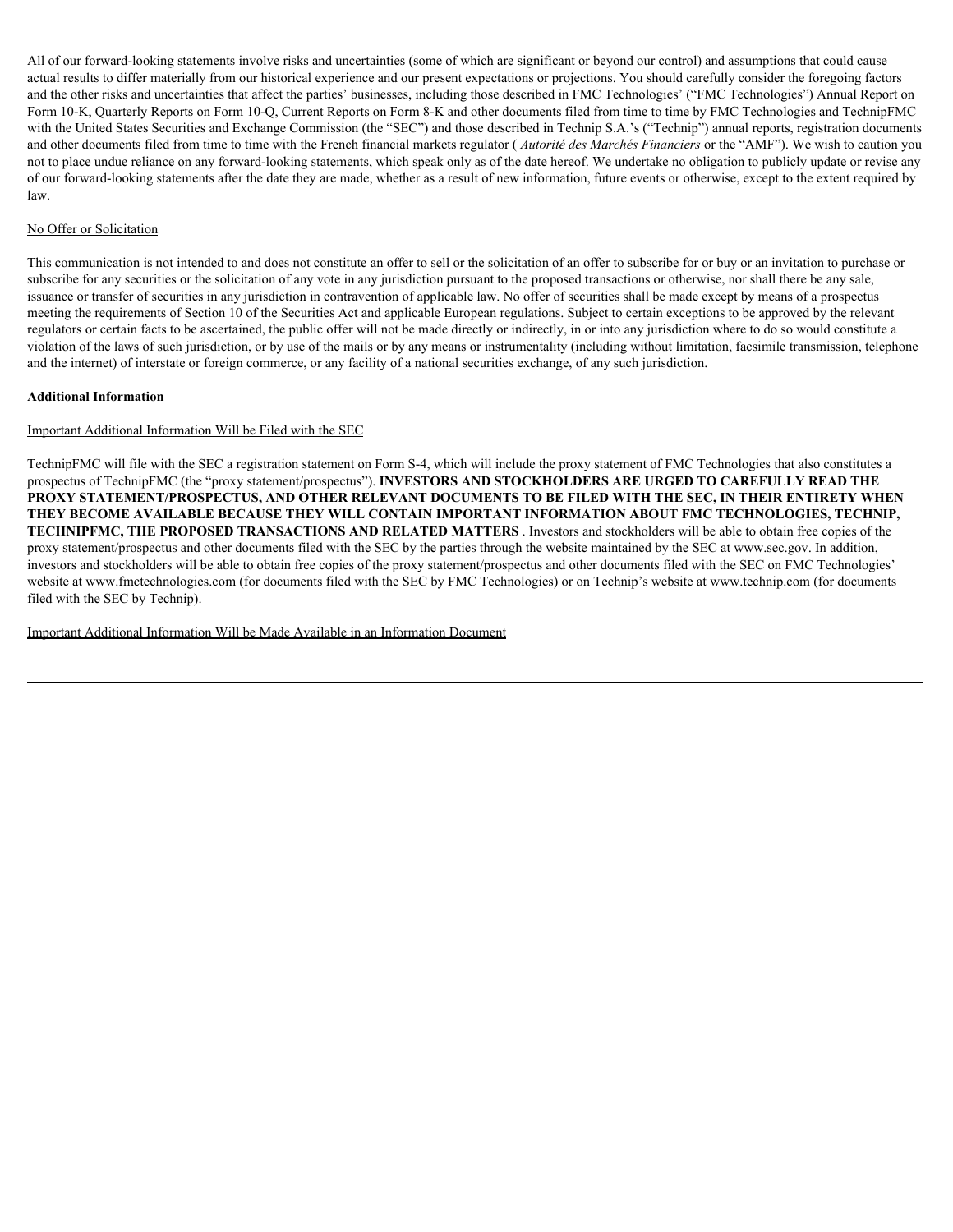Technip will prepare an information document to be made available in connection with the Technip meeting of stockholders called to approve the proposed transaction (the "Report"). **INVESTORS AND STOCKHOLDERS ARE URGED TO CAREFULLY READ THE INFORMATION DOCUMENT, AND OTHER RELEVANT DOCUMENTS TO BE PUBLISHED ON THE TECHNIP WEBSITE, IN THEIR ENTIRETY WHEN THEY BECOME AVAILABLE BECAUSE THEY WILL CONTAIN IMPORTANT INFORMATION ABOUT FMC TECHNOLOGIES, TECHNIP, TECHNIPFMC, THE PROPOSED TRANSACTIONS AND RELATED MATTERS.** Investors and stockholders will be able to obtain free copies of the information document from Technip on its website at www.technip.com.

# Important Additional Information Will be Made Available in an Prospectus Prepared in accordance with the EU Prospectus Directive

TechnipFMC will make publicly available a prospectus, prepared in accordance with the EU Prospectus Directive 2003/71/EC, with respect to the issuance of new shares as a result of the proposed transaction and their admission to trading on the regulated market of Euronext Paris (including any supplement thereto, the "Admission Prospectus"). **INVESTORS AND STOCKHOLDERS ARE URGED TO CAREFULLY READ THE ADMISSION PROSPECTUS, AND OTHER RELEVANT DOCUMENTS, IN THEIR ENTIRETY WHEN THEY BECOME AVAILABLE BECAUSE THEY WILL CONTAIN IMPORTANT INFORMATION ABOUT FMC TECHNOLOGIES, TECHNIP, TECHNIPFMC, THE PROPOSED TRANSACTIONS AND RELATED MATTERS** . Investors and stockholders will be able to obtain free copies of the Admission Prospectus from TechnipFMC when available.

# Participants in the Solicitation

FMC Technologies, Technip, TechnipFMC and their respective directors and executive officers may be deemed to be participants in the solicitation of proxies from the stockholders of FMC Technologies and Technip, respectively in respect of the proposed transactions contemplated by the proxy statement/prospectus and the report. Information regarding the persons who are, under the rules of the SEC, participants in the solicitation of the stockholders of FMC Technologies and Technip, respectively, in connection with the proposed transactions, including a description of their direct or indirect interests, by security holdings or otherwise, will be set forth in the proxy statement/prospectus when it is filed with the SEC. Information regarding FMC Technologies' directors and executive officers is contained in FMC Technologies' Annual Report on Form 10-K for the year ended December 31, 2015 and its Proxy Statement on Schedule 14A, dated March 25, 2016, which are filed with the SEC and can be obtained free of charge from the sources indicated above. Information regarding Technip's directors and executive officers is contained in Technip's Annual Report for the year ended December 31, 2015 filed with the AMF and can be obtained free of charge from the sources indicated above.

\*\*\*

The following announcement was issued by Technip S.A. on June 22, 2016.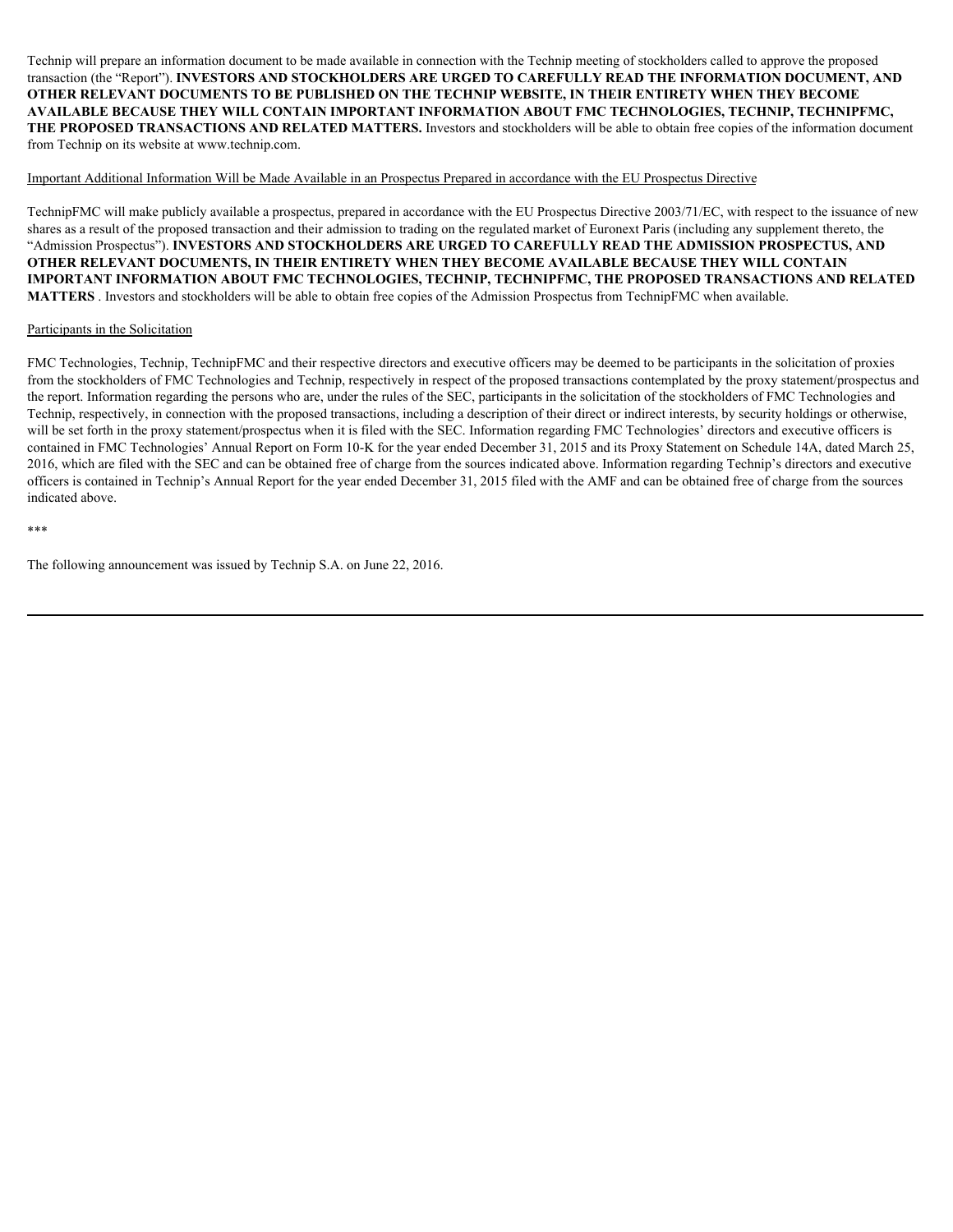# **FECT THE SET THE SET THE SET THE SET THE SET THE SET THE SET THE SET THE SET THE SET THE SET THE SET THE SET THE SET THE SET THE SET THE SET THE SET THE SET THE SET THE SET THE SET THE SET THE SET THE SET THE SET THE SET** WE THE METALE TO THE TREAT THE SUBSERVE CONDUCT THE SUBSERVE OF THE SUBSERVE OF THE SUBSERVE CONDUCT THE SUBSERVE OF THE SUBSERVE OF THE SUBSERVE OF THE SUBSERVE OF THE SUBSERVE OF THE SUBSERVE OF THE SUBSERVE OF THE SUBSE

# $\bf{r}$  rechnologies announce future executive leadership upon close of planned merger

We are pleased to announce the executive team that will lead the combined company following the close of our planned merger between Technip and FMC Technologies.

#### **Executive Leadership Team**

Subject to closing of the transaction, the following executives have been appointed heads of the businesses reporting directly to Doug Pferdehirt who will serve as Chief Executive Officer of TechnipFMC:

- · **Richard Alabaster** will serve as President Surface Technologies. He currently serves as Vice President of Surface Technologies with FMC Technologies. His office will be in Houston.
- Barry Glickman will serve as President Subsea Services. He currently holds the role of Vice President of Subsea Services with FMC Technologies. His office will be in Houston.
- Hallvard Hasselknippe will serve as President Subsea Projects. He currently serves as President of Subsea with Technip. His office will be in Paris.
- · **Nello Uccelletti** will serve as President Onshore/Offshore. He currently holds this role for Technip. His office will be in Paris.
- · **Julian Waldron** will serve as Executive Vice President and Chief Operating Officer. In this role he will lead Subsea Products, inclusive of manufacturing and procurement, along with the following functions: corporate development, information technology (including new digital businesses), global manufacturing and procurement. He currently holds the position of Group Chief Financial Officer with Technip and is leading the integration planning efforts. His office will be in Paris.

Also reporting to Doug Pferdehirt will be the following executives who will serve in key functional roles:

· **Brad Beitler** will serve as Executive Vice President Technology and R&D. He currently holds the role of Vice President of Technology for FMC Technologies. His office will be in Paris.

1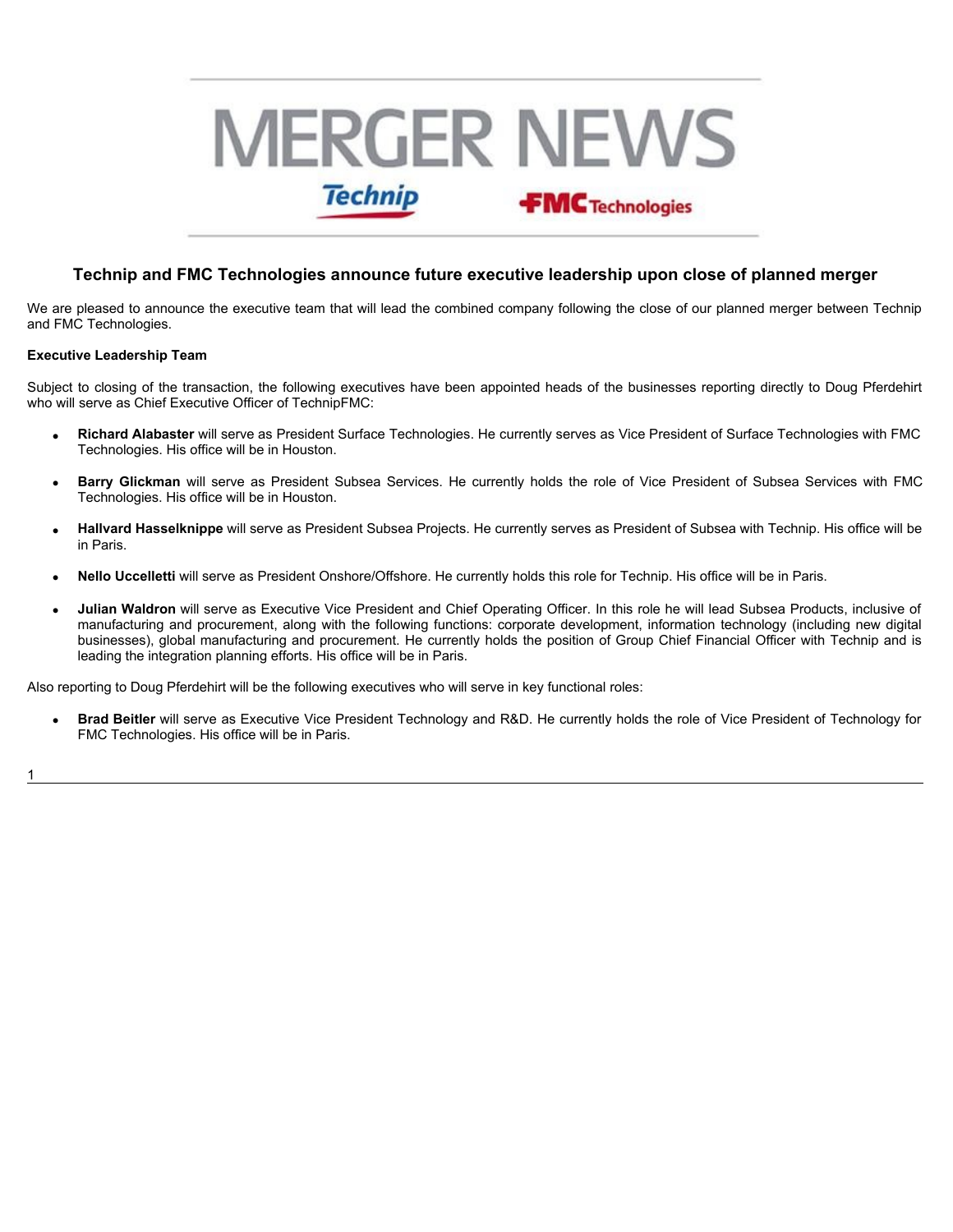- **Maryann Mannen** will serve as Executive Vice President and Chief Financial Officer. She currently holds the President and Chief Financial Officer with FMC Technologies. Her office will be in Houston.<br>• **Thierry Parmenti** Maryann Mannen will serve as Executive Vice President and Chief Financial Officer. She currently holds the role of Executive Vice will serve as Executive Vice President and Chief Financial Officer. She currently holds the role of Executive Vice<br>Financial Officer with FMC Technologies. Her office will be in Houston.<br>p. His office will be in Paris.<br>I s President and Chief Financial Officer with FMC Technologies. Her office will be in Houston.
- **Thierry Parmentier** will serve as Executive Director with Technip. His office will be in Paris.
- · **Dianne Ralston** will serve as Executive Vice President and Chief Legal Officer. She currently holds the role of Senior Vice President and General Counsel with FMC Technologies. Her office will be in Houston.
- vill serve as Executive Vice President and Chief Financial Officer. She currently holds the role of Executive Vice<br>Financial Officer with FMC Technologies. Her office will be in Houston.<br>Will serve as Executive Vice Presid · **Mark Scott** will serve as Executive Vice President Quality, HSE/Security and Communications (including marketing communications). He **Maryann Mannen** will serve as Executive Vice President and Chief Financial Officer. She currently holds the role of Executive Vice President and Chief Financial Officer. The currently holds the role of Executive Vice Pres President of Administration with FMC Technologies. His office will be in Houston.

And finally, we are very pleased to announce the following appointment:

· **Tore Halvorsen,** who currently serves as FMC Technologies' Senior Vice President of Subsea Technologies, will report to Doug Pferdehirt as Executive Vice President and Senior Advisor until his planned retirement in September 2017. Following his retirement, Tore will continue to support TechnipFMC through a position on its future Norwegian legal entity Board of Directors. His office will be in Kongsberg, Norway.

More generally the combined company will retain regional and country organizations which are empowered and accountable. The structure of these geographical business units will be announced at a later stage.

We are excited to reach this major milestone in our plans to combine two great companies. We are confident this team of talented executives will ensure Maryann Mannen will serve as Executive Vice President and Chief Financial Officer. She currently holds the role of Executive Vice President and Chief FMC rechnologies. Her office will be in Houston.<br>
• Thierry Parme **Maryann Mannen will serve as Executive** Vice President and Chief Financial Officer. She currently holds the riot of Executive Vice Theorem (and This Chief Technologies Her office will be in Houston.<br>
Thierry Parmentiary o production and transformation of oil and gas. Manyann Mannen will aerve as Executive Vice President and Childr Financial Officer. She currently holds the role of Executive Vice President and Officer with PMC Technologies. Her office will be in Houston,<br>Thierry Parment

leadership structures.

No additional pre-closing personnel announcements are planned at this time.

Doug Pferdehirt and Chief Operating Officer and Communication of the Thierry Pilenko Chairman and CEO President and Chief Operating Officer FMC Technologies Technic Contract of the Technic Technic Technic Technic

General release 2016 – 003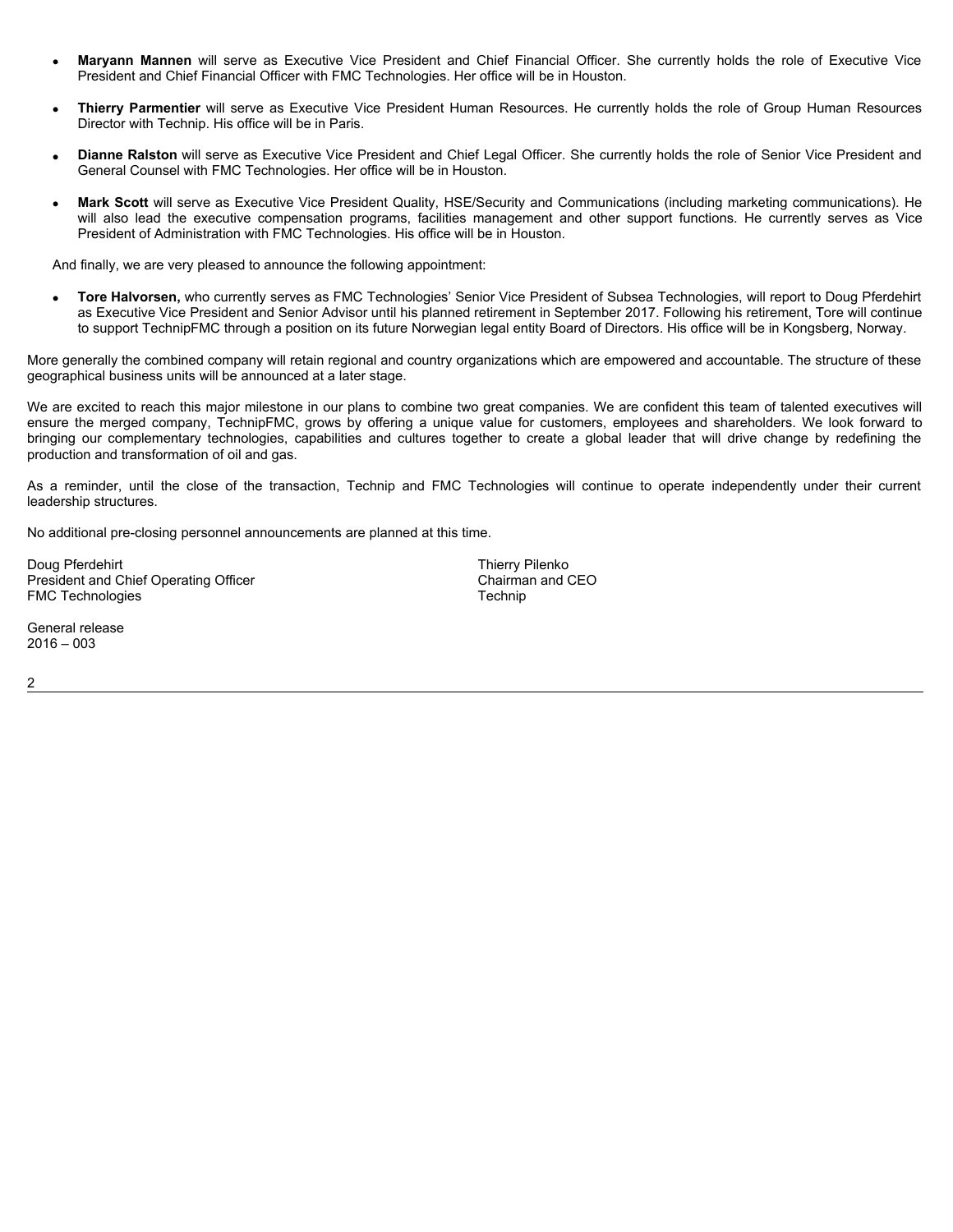# **About Technip**

About Technip<br>Technip is a world leader in project management, engineering and construction for the energy industry. From the deepest Subsea oil & gas<br>developments to the largest and most complex Offshore and Onshore infra developments to the largest and most complex Offshore and Onshore infrastructures, our 32,500 people are constantly offering the best solutions and most innovative technologies to meet the world's energy challenges. Present in 45 countries, Technip has state-of-the-art industrial assets on all continents and operates a fleet of specialized vessels for pipeline installation and subsea construction. Technip shares are listed on the Euronext Paris exchange, and its ADR is traded in the US on the OTCQX marketplace as an American Depositary Receipt (OTCQX: TKPPY). Visit us at www.technip.com About Technip<br>Technip is a world leader in project management, engineering and construction for the energy industry. From the deepest Subsea oil & gas<br>developments to the leagest and nots complex offshore and Onshore infra

# **About FMC Technologies**

FMC Technologies, Inc. (NYSE: FTI) is the global market leader in subsea systems and a leading provider of technologies and services to the oil operations to reduce cost, maintain uptime, and maximize oil and gas recovery. The company has approximately 16,500 employees and operates 29 major production facilities and services bases in 18 countries. Visit www.fmctechnologies.com or follow us on Twitter @FMC\_Tech for more information.

# **Important Information for Investors and Securityholders**

### Forward-Looking Statements

This communication contains "forward-looking statements". All statements other than statements of historical fact contained in this report are forward-looking statements within the meaning of Section 27A of the United States Securities Act of 1933, as amended (the "Securities Act"), About Technip<br>Technic is a world leader in project management, engineering and construction for the energy industry. From the despest Subseq oil & ges<br>Technic is a world leader in constrained State and Offence State (the w About Technip<br>
Neorio is a world leader in project management, engineering and construction for the energy inclustry, From the deceptre Subsets of a 8 gas-<br>
Technicals as world leader in project means the world's energy ch statements are often identified by the words "believe," "expect," "anticipate," "plan," "intend," "foresee," "should," "would," "could," "may," "estimate," "outlook" and similar expressions, including the negative thereof. The absence of these words, however, does not mean that the statements are not forward-looking. These forward-looking statements are based on our current expectations, beliefs and assumptions concerning future developments and business conditions and their potential effect on us. While management believes that these forward-looking statements are reasonable as and when made, there can be no assurance that future developments affecting us will be those that we anticipate.

Factors that could cause actual results to differ materially from those in the forward-looking statements include failure to obtain applicable regulatory or stockholder approvals in a timely manner or otherwise; failure to satisfy other closing conditions to the proposed transactions; failure to obtain favorable opinions from counsel for each company to the effect of how FMC Technologies SIS Limited (to be renamed TechnipFMC plc) ("TechnipFMC") should be treated for U.S. tax purposes as a result of the proposed transaction; risks associated with tax liabilities, or changes in U.S. federal or international tax laws or interpretations to which they are subject, including the risk that the Internal Revenue Service disagrees that TechnipFMC is a foreign corporation for U.S. federal tax purposes; risks that the new businesses will not be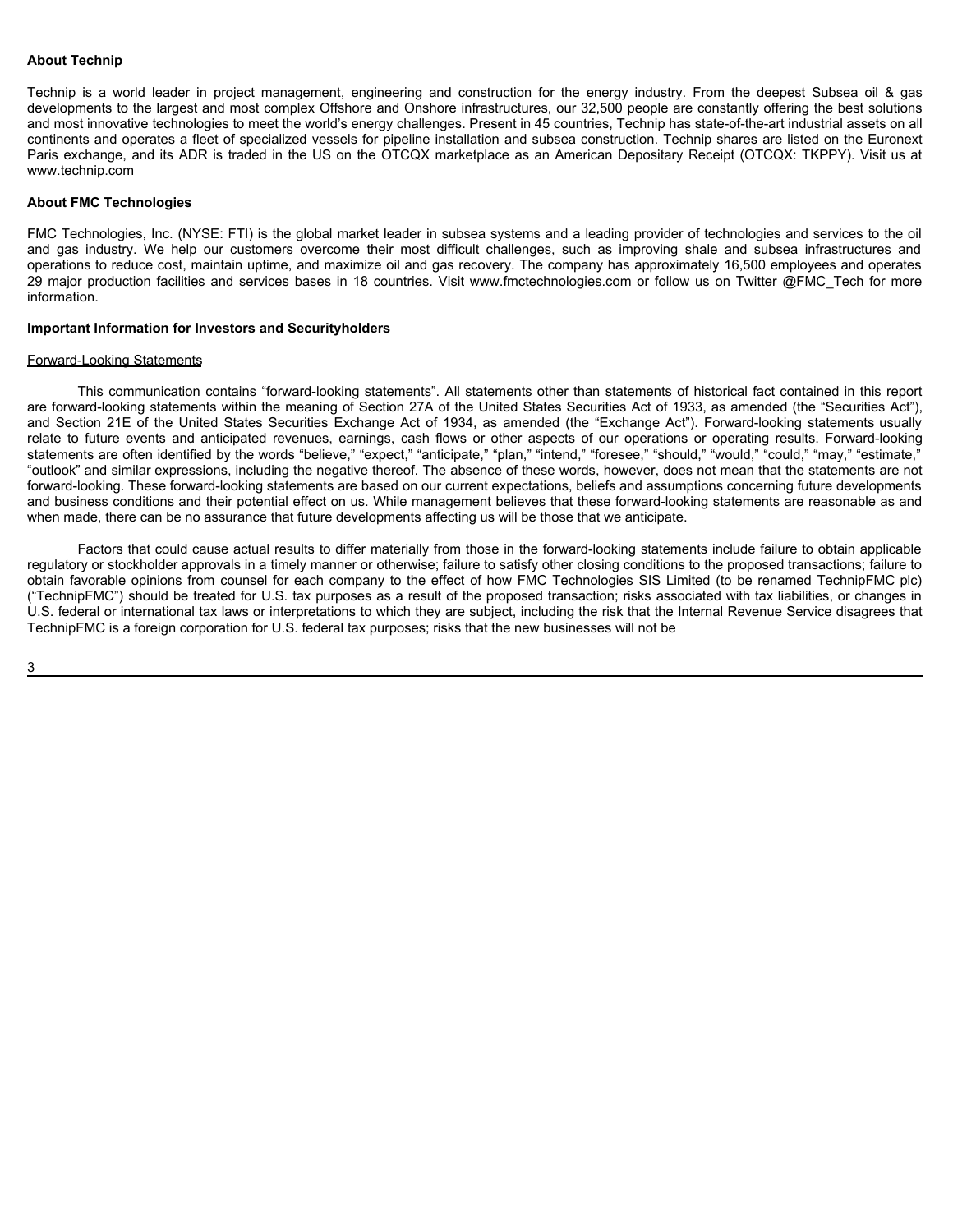integrated successfully or that the combined companies will not realize estimated cost savings, value of certain tax assets, synergies and growth or integrated successfully or that the combined companies will not realize estimated cost savings, value of certain tax assets, synergies and growth or<br>that such benefits may take longer to realize than expected; failure to r unanticipated costs of integration; reductions in client spending or a slowdown in client payments; unanticipated changes relating to competitive factors in the companies' industries; ability to hire and retain key personnel; ability to successfully integrate the companies' businesses; the potential integrated successfully or that the combined companies will not realize estimated cost savings, value of certain tax assets, synergies and growth or<br>that such benefits may take longer to realize than expected; failure to r competitors; ability to attract new clients and retain existing clients in the manner anticipated; reliance on and integration of information technology integrated successfully or that the combined companies will not realize estimated cost savings, value of certain tax assets, synergies and growth or<br>that such benefits may take longer to realize than expected; failure to r conditions that could adversely affect the companies or their clients; conditions in the credit markets; risks associated with assumptions the parties make in connection with the parties' critical accounting estimates and legal proceedings; and the parties' international operations, which are subject to the risks of currency fluctuations and foreign exchange controls. integrated successfully or that the combined companies will not realize estimated cost savings, value of certain tax assets, synengies and growth or<br>that such benefits may take longer to realize than expected; fallure to r integrated successfully or that the combined companies will not realize estimated cost savings, value of certain fax assets, synengies and growth or the and benefit may belongent to realize than expected fallure to realize integrated successfully or that the combined companies will not realize estimated cost savings, value of certain tax assets, synergies and growth or<br>that such benefits may take longer to realize than expected; failing to r integrated successfully or that the consistent companies will not realize estimated cost saving value of entail has easels, synenges and growth or<br>unramicipate costs of integration, refusable to their spectration or a slow

All of our forward-looking statements involve risks and uncertainties (some of which are significant or beyond our control) and assumptions that could cause actual results to differ materially from our historical experience and our present expectations or projections. You should carefully documents filed from time to time by FMC Technologies and TechnipFMC with the United States Securities and Exchange Commission (the "SEC") French financial markets regulator (*Autorité des Marchés Financiers* or the "AMF"). We wish to caution you not to place undue reliance on any forward-looking statements, which speak only as of the date hereof. We undertake no obligation to publicly update or revise any of our forwardlooking statements after the date they are made, whether as a result of new information, future events or otherwise, except to the extent required by law.

# No Offer or Solicitation

This communication is not intended to and does not constitute an offer to sell or the solicitation of an offer to subscribe for or buy or an otherwise, nor shall there be any sale, issuance or transfer of securities in any jurisdiction in contravention of applicable law. No offer of securities shall be made except by means of a prospectus meeting the requirements of Section 10 of the Securities Act and applicable European regulations. Subject to certain exceptions to be approved by the relevant regulators or certain facts to be ascertained, the public offer will not be made directly or indirectly, in or into any jurisdiction where to do so would constitute a violation of the laws of such jurisdiction, or by use of the mails or by any means or instrumentality (including without limitation, facsimile transmission, telephone and the internet) of interstate or foreign commerce, or any facility of a national securities exchange, of any such jurisdiction.

# **Additional Information**

Important Additional Information Will be Filed with the SEC

4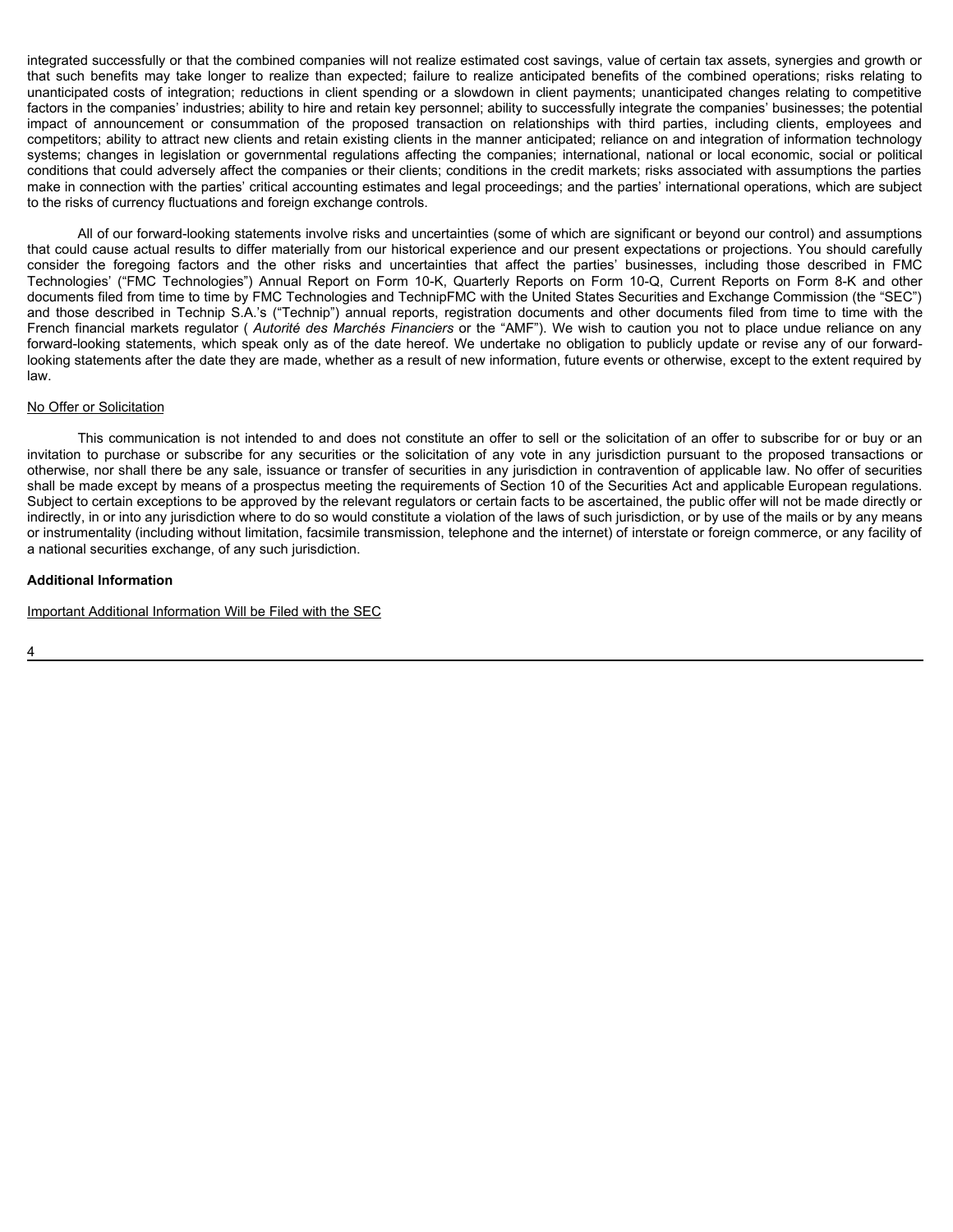TechnipFMC will file with the SEC a registration statement on Form S-4, which will include the proxy statement of FMC Technologies that also constitutes a prospectus of TechnipFMC (the "proxy statement/prospectus"). INVEST TechnipFMC will file with the SEC a registration statement on Form S-4, which will include the proxy statement of FMC Technologies that<br>also constitutes a prospectus of TechnipFMC (the "proxy statement/prospectus"). **INVES** e proxy statement of FMC Technologies that<br> **AND STOCKHOLDERS ARE URGED TO**<br> **MENTS TO BE FILED WITH THE SEC, IN**<br> **MPORTANT INFORMATION ABOUT FMC**<br> **ATTERS** . Investors and stockholders will be<br>
by the parties through the **STOCKHOLDERS ARE URGED TO<br>
STOCKHOLDERS ARE URGED TO<br>
STO BE FILED WITH THE SEC, IN<br>
TANT INFORMATION ABOUT FMC<br>
RS** . Investors and stockholders will be<br>
parties through the website maintained<br>
proxy statement/prospectus **Fechnologies that<br>
<b>ARE URGED TO<br>
<b>ARE URGED TO**<br> **MITH THE SEC, IN**<br> **ABOUT FMC**<br>
website maintained<br>
spectus and other<br>
the SEC by FMC nologies that<br>**URGED TO<br>HE SEC, IN<br>BOUT FMC**<br>blders will be<br>e maintained<br>us and other<br>EC by FMC **TO** CAREFULLY READ THE PROXY STATEMENT/PROSPECTUS, AND OTHER RELEVANT DOCUMENTS TO BE FILED WITH THE SEC, IN ipFMC will file with the SEC a registration statement on Form S-4, which will include the proxy statement of FMC<br> **READ THE PROXY STATEMENT/PROSPECTUS, AND OTHER RELEVANT DOCUMENTS TO BE FILED V<br>
<b>READ THE PROXY STATEMENT/** will file with the SEC a registration statement on Form S-4, which will include the proxy statement of FMC Tecospectus of TechnipFMC (the "proxy statement/prospectus"). **INVESTORS AND STOCKHOLDERS ARE**<br>THE PROXY STATEMENT/ e with the SEC a registration statement on Form S-4, which will include the proxy statement of FMC Technologies<br>titus of TechnipFMC (the "proxy statement/prospectus"). **INVESTORS AND STOCKHOLDERS ARE URGET**<br>**PROXY STATEMEN** e SEC a registration statement on Form S-4, which will include the proxy statement of FMC Technologies that FechnipFMC (the "proxy statement/prospectus"). **INVESTORS AND STOCKHOLDERS ARE URGED TO STATEMENT/PROSPECTUS, AND** on Form S-4, which will include the proxy statement of FMC Technologies that<br>ment/prospectus"). **INVESTORS AND STOCKHOLDERS ARE URGED TO**<br>**AND OTHER RELEVANT DOCUMENTS TO BE FILED WITH THE SEC, IN<br>AUSE THEY WILL CONTAIN IM** From S-4, which will include the proxy statement of FMC Technologies that<br>prospectus"). **INVESTORS AND STOCKHOLDERS ARE URGED TO**<br>**OTHER RELEVANT DOCUMENTS TO BE FILED WITH THE SEC, IN**<br>**THEY WILL CONTAIN IMPORTANT INFORMA** which will include the proxy statement of FMC Technologies that<br>us"). **INVESTORS AND STOCKHOLDERS ARE URGED TO**<br>**RELEVANT DOCUMENTS TO BE FILED WITH THE SEC, IN<br>WILL CONTAIN IMPORTANT INFORMATION ABOUT FMC<br>is AND RELATED M** lude the proxy statement of FMC Technologies that<br> **DORS AND STOCKHOLDERS ARE URGED TO**<br> **DOCUMENTS TO BE FILED WITH THE SEC, IN<br>
AIN IMPORTANT INFORMATION ABOUT FMC<br>
TED MATTERS** . Investors and stockholders will be<br>
SEC statement of FMC Technologies that<br> **TO BE FILED WITH THE SEC, IN<br>
<b>TO BE FILED WITH THE SEC, IN**<br> **TO BE FILED WITH THE SEC, IN**<br> **TO INCORDITY THE SEC, IN**<br>
Investors and stockholders will be<br>
rities through the website ment of FMC Technologies that<br>**KHOLDERS ARE URGED TO**<br>**BE FILED WITH THE SEC, IN**<br>**INFORMATION ABOUT FMC**<br>vestors and stockholders will be<br>through the website maintained<br>statement/prospectus and other<br>ified with the SEC by **EXECUTE:**<br> **FILED WITH THE SEC, IN<br>
<b>FILED WITH THE SEC, IN**<br> **ORMATION ABOUT FMC**<br>
ors and stockholders will be<br>
bugh the website maintained<br>
ement/prospectus and other<br>
ed with the SEC by FMC **IC Technologies that**<br> **WITH THE SEC, IN<br>
<b>WITH THE SEC, IN**<br> **ION ABOUT FMC**<br>
stockholders will be<br>
vebsite maintained<br>
prospectus and other<br>
the SEC by FMC **hnologies that<br>
<b>URGED TO**<br> **THE SEC, IN<br>
ABOUT FMC**<br>
ble maintained<br>
tus and other<br>
FEC by FMC **SEC, IN<br>SEC, IN<br>SEC, IN<br>IT FMC**<br>swill be<br>aintained<br>ond other<br>by FMC **IN** TechnipFMC will file with the SEC a registration statement on Form S-4, which will include the proxy states a prospectus of TechnipFMC (the "proxy statement/prospectus"). **INVESTORS AND STOC**<br>**CAREFULLY READ THE PROXY STAT** TechnipFMC will file with the SEC a registration statement on Form S-4, which will include the proxy statement of FM<br>
Institutes a prospectus of TechnipFMC (the "proxy statement/prospectus"). **INVESTORS AND STOCKHOLDERS**<br> Will file with the SEC a registration statement on Form S-4, which will include the proxy statement of FMC Techning Process of TechningFMC (the "proxy statement/prospectus"). **INVESTORS AND STOCKHOLDERS ARE I**<br> **WHEN THEY** with the SEC a registration statement on Form S-4, which will include the proxy statement of FMC Technologies<br> **THEORY STATEMENT/PROSPECTUS, AND OTHER RELEVANT DOCUMENTS TO BE FILED WITH THE SEINCT PROSPECTUS, AND OTHER RE** THEIR ENTIRETY WHEN THEY BECOME AVAILABLE BECAUSE THEY WILL CONTAIN IMPORTANT INFORMATION ABOUT FMC gistration statement on Form S-4, which will include the proxy statement of FMC Technologies that C (the "proxy statement/prospectus"). **INVESTORS AND STOCKHOLDERS ARE URGED TO** (the "proxy statement/prospectus"). **INVESTO** ment on Form S-4, which will include the proxy statement of FMC Technologies that<br>statement/prospectus"). **INVESTORS AND STOCKHOLDERS ARE URGED TO**<br>**STOCK TO THER RELEVANT DOCUMENTS TO BE FILED WITH THE SEC, IN**<br>**BECAUSE T** m S-4, which will include the proxy statement of FMC Technologies that rospectus"). **INVESTORS AND STOCKHOLDERS ARE URGED TO JTHER RELEVANT DOCUMENTS TO BE FILED WITH THE SEC, IN THEY WILL CONTAIN IMPORTANT INFORMATION ABO** which will include the proxy statement of FMC Technologies that us"). **INVESTORS AND STOCKHOLDERS ARE URGED TO RELEVANT DOCUMENTS TO BE FILED WITH THE SEC, IN WILL CONTAIN IMPORTANT INFORMATION ABOUT FMC SAND RELATED MATTE** will include the proxy statement of FMC Technologies that<br>**NVESTORS AND STOCKHOLDERS ARE URGED TO**<br>**CONTAIN IMPORTANT INFORMATION ABOUT FMC**<br>**CONTAIN IMPORTANT INFORMATION ABOUT FMC**<br>**RELATED MATTERS** . Investors and stock the proxy statement of FMC Technologies that<br> **AND STOCKHOLDERS ARE URGED TO**<br> **UMENTS TO BE FILED WITH THE SEC, IN**<br> **IMPORTANT INFORMATION ABOUT FMC**<br> **IMATTERS** . Investors and stockholders will be<br>
by the parties throu ment of FMC Technologies that<br>**INFORMATION ARE URGED TO**<br>**INFORMATION ABOUT FMC**<br>vestors and stockholders will be<br>through the website maintained<br>statement/prospectus and other<br>filed with the SEC by FMC **Ahnologies that<br>
<b>LIRGED TO<br>
THE SEC, IN<br>
ABOUT FMC**<br>
holders will be<br>
ite maintained<br>
ctus and other<br>
SEC by FMC **FMC TECHNOLOGIES, TECHNIP, TECHNIPFMC, THE PROPOSED TRANSACTIONS AND RELATED MATTERS** . Investors and stockholders will be able to obtain free copies of the proxy statement/prospectus and other documents filed with the SEC by the parties through the website maintained by the SEC at www.sec.gov. In addition, investors and stockholders will be able to obtain free copies of the proxy statement/prospectus and other documents filed with the SEC by FMC documents filed with the SEC by FMC TechnipFMC will file with the SEC a registration statement on Form S-4, which will include the proxy statement of FMC Technologies that<br>also constitutes a prospectus of TechnipFMC (the "proxy statement/prospectus"). INVEST Technologies) or on Technip's website at www.technip.com (for documents filed with the SEC by Technip). Technip FMC will file with the SEC a registration statement on Form S-4, which will include the proxy statement of FMC Technologies that substantines a prospective (the "proxy statement/prospectus"). INVESTORS AND DTHER RE TechnipFMC will file with the SEC a registration statement on Form S-4, which will include the proxy statement<br> **BECOMETHENT READ THE PROXY STATEMENT/PROSPECTUS, AND OTHER RELEVANT DOCUMERTS.**<br> **CAREFULLY READ THE PROXY ST** hnipFMC will file with the SEC a registration statement on Form S-4, which will include the proxy statement of FMC Teutes a prospectus of TechnipFMC (the "proxy statement/prospectus"). **INVESTORS AND STOCKHOLDERS ARE AND S** ile with the SEC a registration statement on Form S-4, which will include the proxy statement of FMC Technologies the<br>the of Technologies of Technologies (the "proxy statement/prospectus"). INVESTORS AND STOCKHOLDERS ARE U EC a registration statement on Form S-4, which will include the proxy statement of FMC Technologies that<br>hnipFMC (the "proxy statement/prospectus"). **INVESTORS AND STOCKHOLDERS ARE URGED TO**<br>**THEMENT/PROSPECTUS, AND OTHER** on statement on Form S-4, which will include the proxy statement of FMC Technologies that "proxy statement/prospectus"). INVESTORS AND STOCKHOLDERS ARE URGED TO SPECTUS, AND OTHER RELEVANT DOCUMENTS TO BE FILED WITH THE SE t on Form S-4, which will include the proxy statement of FMC Technologies that<br>ementifyrospectus"). INVESTORS AND STOCKHOLDERS ARE URGED TO<br>AND OTHER RELEVANT DOCUMENTS TO BE FILED WITH THE SEC, IN<br>AUSE THEY WILL CONTAIN I which will include the proxy statement of FMC Technologies that<br>us"). **INVESTORS AND STOCKHOLDERS ARE URGED TO**<br>**RELEVANT DOCUMENTS TO BE FILED WITH THE SEC, IN<br>WILL CONTAIN IMPORTANT INFORMATION ABOUT FMC<br>SAND RELATED MAT** the proxy statement of FMC Technologies that<br> **S AND STOCKHOLDERS ARE URGED TO**<br> **CUMENTS TO BE FILED WITH THE SEC, IN**<br> **IMPORTANT INFORMATION ABOUT FMC**<br> **MATTERS** . Investors and stockholders will be<br>
C by the parties t **FIGURE 1997 SETTLE SETTLE CONSTRANT SETTLE SETTLED WITH THE SEC, IN<br>
<b>FIGURE THE SEC, IN**<br> **FIGURE THE SEC, IN**<br> **EXECUTE THE SEC, IN**<br> **FIGURE THE SEC INCITENCY**<br> **FIGURE THE WIGHT AND SETTLE SETTLEM**<br> **FIGURE THE SEC BY** nent of FMC Technologies that<br> **HOLDERS ARE URGED TO**<br> **TECHLED WITH THE SEC, IN**<br> **NFORMATION ABOUT FMC**<br>
estors and stockholders will be<br>
through the website maintained<br>
tatement/prospectus and other<br>
filed with the SEC TechnipFMC will file with the SEC a registration statement on Form S-4, which will include the proxy statement<br> **ADMISSION DRIGHTS INTO THE TOWEN CULTER TOWER SIGN (THE TOWER TOWERS AND STOCKHOON STATEME ENTIRENT READ STOC** TechnipFMC will file with the SEC a registration statement on Form S-4, which will include the proxy states.<br>CAREFULLY READ THE PROXY STATEMENT/PROSPECTUS, AND OTHER RELEVANT DOCUMENTS TO THETE ENTIRENT FINITE CONCILE THE TechnipFMC will file with the SEC a registration statement on Form S-4, which will include the proxy statement<br>
HILLY READ THE PROXY STATEMENT/PROSPECTUS, AND OTHER RELEVANT DOCULMENTS TO BE FINITENT WHEN THE PROXY STATEME e with the SEC a registration statement on Form S-4, which will include the proxy statement of FMC Technologies that<br> **IMPORTANT TECHNIFIMORY** (the "proxy statement/prospectus"). INVESTORS AND STOCKHOLOERS ARE URGED TO<br> **T** a registration statement on Form S-4, which will include the proxy statement of FMC Technologies that<br>**INENT/PROSPECTUS, AND OTHER RELEVANT DOCUMENTS TO BE FILED WITH THE SEC, IN<br>
ME AVAILABLE BECAUSE THEY WILL CONTAIN IMP** ement on Form S-4, which will include the proxy statement of FMC Technologies that<br> **ABOUT TIUS, AND OTHER RELEVANT DOCUMENTS TO BE FILED TO WITH THE SEC, IN<br>
TEC, AND OTHER RELEVANT DOCUMENTS TO BE FILED WITH THE SEC, IN<br>** Form S-4, which will include the proxy statement of FMC Technologies that<br>
nt/prospectus"). INVESTORS AND STOCKHOLDERS ARE URGED TO<br>
DITHER RELEVANT DOCUMENTS TO BE FILED MITH THE SEC, IN<br>
BE THEY WILL CONTAIN IMPORTANT IN S-4, which will include the proxy statement of FMC Technologies that<br>pectus"). INVESTORS AND STOCKHOLDERS ARE URGED TO<br>JER RELEVANT DOCUMENTS TO BE FILED WITH THE SEC, IN<br>EY WILL CONTAIN IMPORTANT INFORMATION ABOUT FMC<br>INC e the proxy statement of FMC Technologies that<br> **TS AND STOCKHOLDERS ARE URGED TO**<br> **TOLOMENTS TO BE FILED WITH THE SEC, IN**<br> **DIMATTERS** . Investors and stockholders will be<br>
EC by the parties through the website maintain statement of FMC Technologies that<br> **TOCKHOLDERS ARE URGED TO**<br> **TO BE FILED WITH THE SEC, IN**<br> **TO BE FILED WITH THE SEC, IN**<br> **TO BE FILED WITH THE SEC, IN**<br> **TORING TO BE THE SEC WITH THE SEC INC**<br>
Therefory statement/p Technologies that<br> **ARE URGED TO<br>
VITH THE SEC, IN<br>
ON ABOUT FMC**<br>
stockholders will be<br>
website maintained<br>
ospectus and other<br>
the SEC by FMC<br>
ckholders called to<br> **HE INFORMATION<br>
ETY WHEN THEY<br>
DGIES, TECHNIP,<br>
in free** TechnipFMC will file with the SEC a registration statement on Form S-4, which will include the proxy statement of **TCARNSCR AND STOCKHOLDES**<br> **TRANSACTIONS AND STATEMEY (Inc.** "process are the COME COMENDATIONS (INCREDIBY distration statement on Form S-4, which will include the proxy statement of FMC Technologies that<br>
(hm <sup>a</sup>poxy statement/prospectus). INVESTORS AND STOCKHOLDERS ARE URGENT<br>
MYMLABLE BECAUSE THEY WILL CONTAIN IMPORTANT INFO

# Important Additional Information Will be Made Available in an Information Document

approve the proposed transaction (the "Report"). **INVESTORS AND STOCKHOLDERS ARE URGED TO CAREFULLY READ THE INFORMATION** <code>DOCUMENT, AND OTHER RELEVANT DOCUMENTS TO BE PUBLISHED ON THE TECHNIP WEBSITE, IN THEIR ENTIRETY WHEN</code> **THEY** WILL CONTAIN IMPORTANT INFORMATION ABOUT FMC TECHNOLOGIES, TECHNIP, **TECHNIPFMC, THE PROPOSED TRANSACTIONS AND RELATED MATTERS. Investors and stockholders will be able to obtain free copies of the** information document from Technip on its website at www.technip.com.

# Important Additional Information Will be Made Available in an Prospectus Prepared in accordance with the EU Prospectus Directive

TechnipFMC will make publicly available a prospectus, prepared in accordance with the EU Prospectus Directive 2003/71/EC, with respect to the issuance of new shares as a result of the proposed transaction and their admission to trading on the regulated market of Euronext Paris (including any supplement thereto, the "Admission Prospectus"). INVESTORS AND STOCKHOLDERS ARE URGED TO CAREFULLY READ **THE PROSPECTUS, AND OTHER RELEVANT DOCUMENTS, IN THEIR ENTIRETY WHEN THEY BECOME AVAILABLE BECAUSE** CONTAIN IMPORTANT INFORMATION ABOUT FMC TECHNOLOGIES, TECHNIP, TECHNIPFMC, THE PROPOSED **AND RELATED MATTERS** TechnipFMC when available.

# Participants in the Solicitation

FMC Technologies, Technip, TechnipFMC and their respective directors and executive officers may be deemed to be participants in the solicitation of proxies from the stockholders of FMC Technologies and Technip, respectively, in respect of the proposed transactions contemplated by the proxy statement/prospectus and the report. Information regarding the persons who are, under the rules of the SEC, participants in the solicitation of the stockholders of FMC Technologies, and Technip, respectively, in connection with the proposed transactions, including a description of their direct or indirect interests, by security holdings or otherwise, will be set forth in the proxy statement/prospectus when it is filed with the SEC. Information